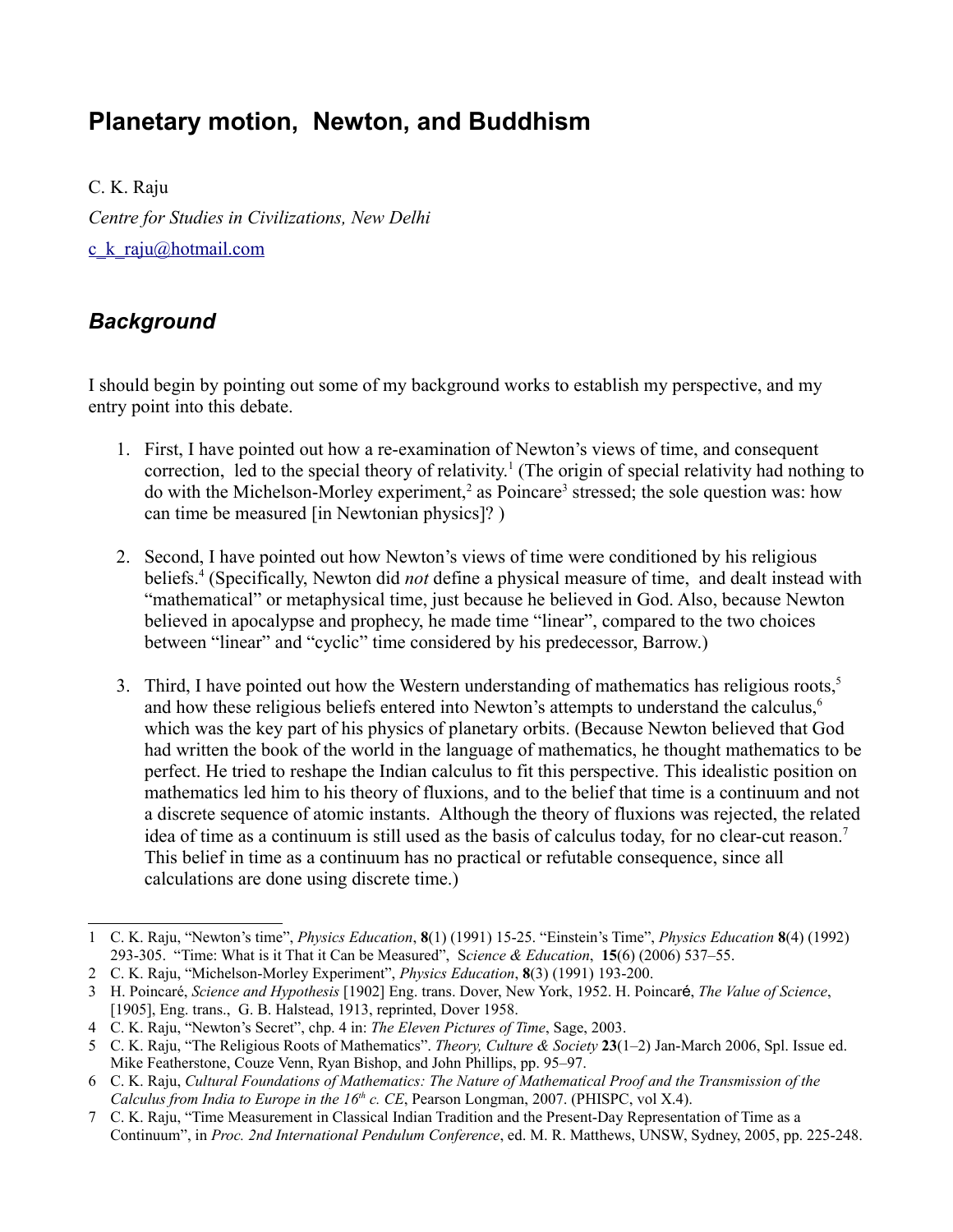- 4. Fourthly, I have pointed out how a further change in the understanding of time, and rejection of the religious notion of causality is required by current physics, and how this leads to a new type of equation for physics: mixed-type functional differential equations.<sup>[8](#page-1-0)</sup> (The Christian doctrine of sin necessarily requires a notion of causality: God can pass a judgment only when causes of good or bad outcomes can be located in individuals. The above approach denies this notion of causality.)
- 5. I have shown how the above approach can explain the origin of quantum mechanics.<sup>[9](#page-1-1)</sup> (Denying the notion of causality has the non-obvious consequence that the idea of linear time must also be rejected, and replaced by the idea of structured time. It has the further consequence that the temporal logic corresponding to a structured time is not two-valued, but is a quantum logic.)
- 6. Finally, (a) I have explained how this new understanding of time, or "a tilt in the arrow of time", involves both spontaneity and history dependence,<sup>[10](#page-1-2)</sup> and hence corresponds very closely to the Buddhist notion of *paticca samuppada*. [11](#page-1-3) (b) I have explained how the consequent quasi-truth functional logic (which is a quantum logic<sup>[12](#page-1-4)</sup>) relates to Buddhist logic.<sup>[13](#page-1-5)</sup>
- 7. An item which would be of great interest to Buddhists, though not necessarily to astronomers, is the new system of ethics that flows from this new view of time in physics.<sup>[14](#page-1-6)</sup>
- 8. On a somewhat different plane, I have contrasted *sunyavada* or zeroism with Platonic idealism or formalism and explained how this leads to a better philosophy of mathematics.<sup>[15](#page-1-7)</sup> There is an actual project going on to test the effectiveness of using this new approach (instead of the usual idealist/formalist approach via limits etc.) in teaching calculus in schools and colleges.

This is only some of the work, and there are other aspects that I am not going into right now, such as quantum computing, since those aspects do not relate to the background note that was circulated for this conference. I am sorry for citing so many of my own books and papers, but I have to do that since my point of view is so radically different from the common point of view.

I do appreciate that the technical difficulty of some of the references listed above, and the radical shift of position, makes it very hard to understand what I am saying. However, I do not appreciate when some people keep responding to me simply on the basis of guesswork, and without any serious effort to read or understand what I am saying. I do appreciate the difficulties involved; however, I have made every effort to explain things in a non-technical way, and I am sure any serious scholar, from any background whatsoever, can, with some effort, eventually understand most of what I am saying.

<span id="page-1-0"></span><sup>8</sup> C. K. Raju, "Electromagnetic time", *Physics Education* **9**(3) (1992) 251-265.

<span id="page-1-1"></span><sup>9</sup> C. K. Raju, "Quantum mechanical time", chp. 6B, in: *Time: Towards a Consistent Theory*, Kluwer Academic, Dordrecht, 1994.

<span id="page-1-2"></span><sup>10</sup> C. K. Raju, "Time: Travel and the Reality of Spontaneity", *Foundations of Physics*, **36**(7) 2006, pp. 1099-1113.

<span id="page-1-3"></span><sup>11</sup> C. K. Raju, "Atman, quasi-recurrence and *paticca samuppada*", in *Self, Science and Society, Theoretical and Historical Perspectives*, ed. D. P. Chattopadhyaya, and A. K. Sengupta, PHISPC, New Delhi, 2005, pp. 196-206.

<span id="page-1-4"></span><sup>12</sup> C. K. Raju, "Quantum mechanical time", cited above.

<span id="page-1-5"></span><sup>13</sup> C. K. Raju, "Logic". *Encyclopedia of Non-Western Science, Technology, and Medicine*, Springer, 2008.

<span id="page-1-6"></span><sup>14</sup> C. K. Raju, "Reconstruction of Values: the Role of Science", in: In: *Cultural Reorientation in Modern India* (Indu Banga and Jaidev ed), IIAS, Shimla, 1996, pp. 369–392. What I called the "order principle" in "Revaluation of all Values", chp. 12 in the *Eleven Pictures of Time*, cited above, has now been renamed the "harmony principle".

<span id="page-1-7"></span><sup>15</sup> C. K. Raju, "Number representations in calculus, algorismus and computers: *sunyavada* vs formalism" , chp. 8 in *Cultural Foundations of Mathematics*, cited above.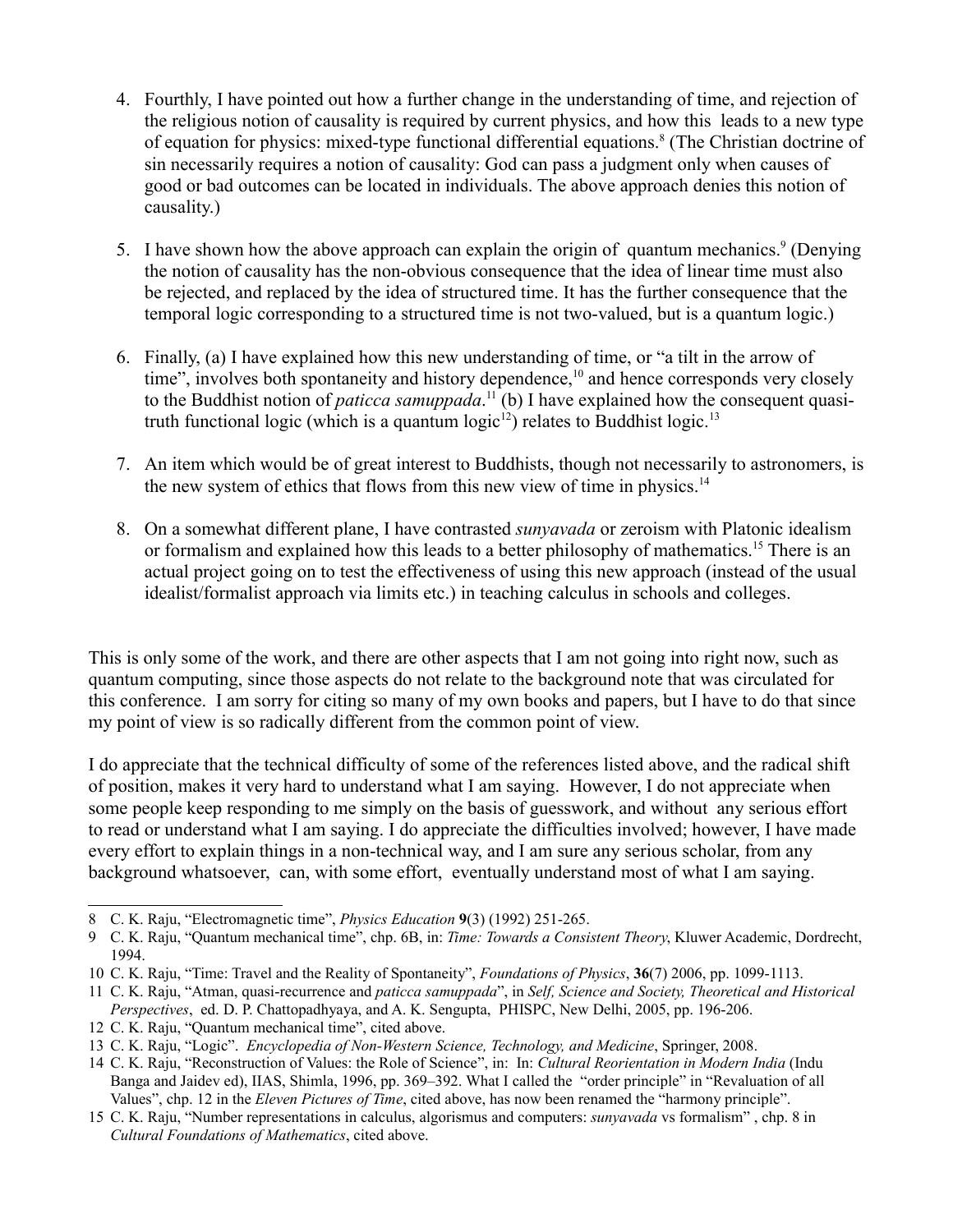### *Response*

If I may start with a general observation: I have often encountered a bad disconnect between physics and philosophy, especially among Indian philosophers, who still seem to be going by 19<sup>th</sup> c. *stories* and myths about science. Physics on the other hand is becoming more and more of a social science: where truth and value is decided by reference to the community, and not by reference to experiment or argument. Indian physicists are too insecure as members of this community to engage with philosophy, and those who do are rarely able to explain how their philosophy affects physics and its equations or experimental consequences. This disconnect is the consequence of bad management of our academic system, which has no place for history and philosophy of science, despite repeated requests to various bodies like ICPR, UGC etc. From that perspective, the present effort to bring the two together is most laudable.

## **Force: what is that?**

Against this background let me respond to Gangopadhyay's comments in the background note. Gangopadhyay makes the point that it is the concept of force, missing in Indian tradition, which is the starting point of science in the West. I am frankly amazed that he has chosen as his starting point a concept—force—which has been discredited in current physics for nearly the past century. However, this is a good starting point for a debate, since this articulation provides a welcome opportunity to sort out some myths about science and astronomy in the West.

What is force? Although force appears in Newton's second "law", it has no other or independent definition. (It might appear that force has some immediate intuitive significance such as the "force" with which one throws a stone. But this colloquial usage of "force" should not be confounded with Newtonian physics where the distance that a stone travels depends primarily upon the initial *speed* with which it is thrown.) Newtonian physics does not provide a way to measure force independently of Newton's laws. Basically, therefore, Newton's second "law" at best *defines* force. This is, however, a *bad* definition.[16](#page-2-0) Why? A force is said to act on a body when it accelerates (in an inertial frame), and the magnitude of force is *measured* using the equation  $\mathbf{F} = \mathbf{ma}$ . However, a good definition of force, **F**, which would allow us at least to measure force accurately, would require that the quantity on the other side of the equation, namely the acceleration, **a**, should itself be clearly defined and measurable. What is acceleration? A body is said to accelerate when it covers unequal distances in equal intervals of time. So, a definition of acceleration requires first, a definition of "equal intervals of time". Newton's mentor, Barrow, recognized this need, and did attempt to give such a definition.<sup>[17](#page-2-1)</sup> However, Newton undid the good work, and took a step backwards. $18$ 

What is not so widely understood is *why* this definition of equal intervals of time is missing—just because Newton took a God's-eye point of view about time and space, since he was so deeply influenced by Christian theology. Briefly: Barrow's definition of equal intervals of time was that "the same causes produce the same effects in equal times". Barrow explicitly rejected the attempts to make

<span id="page-2-0"></span><sup>16</sup> See references at 1 above.

<span id="page-2-1"></span><sup>17</sup> I. Barrow, "Absolute Time [*Lectiones Geometricae*, lecture 1]", in M. Capek (ed.), *The Concepts of Space and Time: their Structure and their Development*, Boston Studies in the Philosophy of Science, vol. XXII, D. Reidel, Dordrecht, 1976, p. 204.

<span id="page-2-2"></span><sup>18</sup> Also, a good definition of force would also require a clear identification of an inertial frame, and Newton freely admits in his *Principia* that such a frame may not exist at all in the real world; but I will not go into this aspect.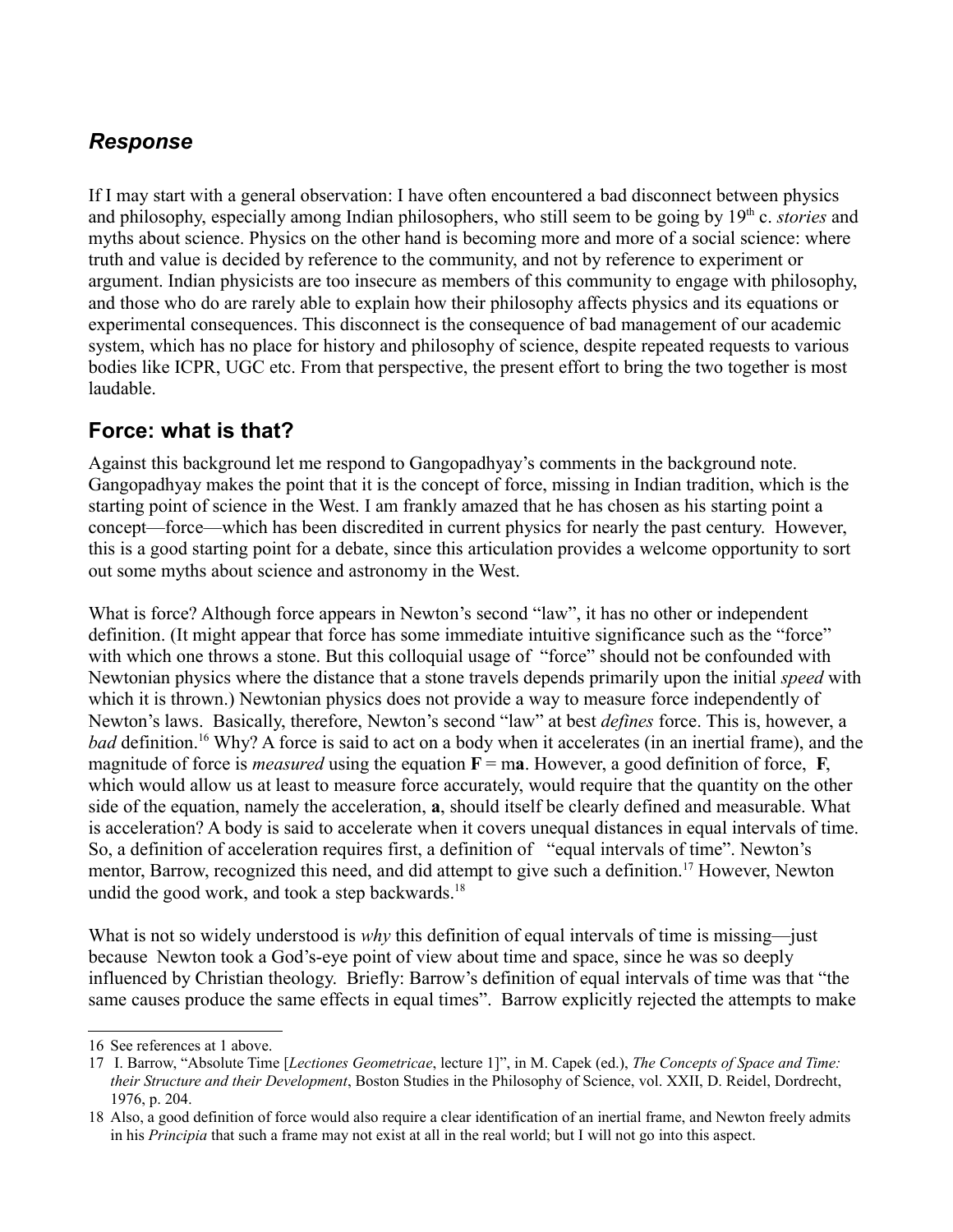time metaphysical; referring to Augustine's metaphysics of time (and especially his famous quote) Barrow calls physicists who resort to such theology as "quacks". His own definition of equal intervals of time was arguably a physical definition: for Barrow at least applied it to an actual physical clock such as a sand clock. Newton, however, avoided such a physical definition of equal intervals of time. Newton's overriding concern was with mathematical perfection—so he steps back to the metaphysical perspective—what he calls "mathematical time". Barrow's even tenor hypothesis applied to physical time, Newton applies "even tenor" to mathematical time.

Here is Newton's oft-quoted statement about time—usually quoted without understanding its meaning and purport.: "**Absolute, true, and mathematical** time, of itself, and from its own nature, flows equably **without relation to anything external,**...".[19](#page-3-0) [Emphases mine] One should note the three adjectives "absolute", "true", and "mathematical" all of which are intended to move the discussion from Barrow's plane of physics to Newton's plane of metaphysics. Just in case, somebody still missed the point, Newton makes things amply clear with the very next clause: "without relation to anything external". Obviously, something not related to anything external has nothing to do with physics. But that definition of equal intervals of time is the basis of Newton's definition of force!

No wonder, one needs to get rid of this notion of force to extract some physics from Newton's laws, in the Popperian sense of refutability. Popper pointed this out,<sup>[20](#page-3-1)</sup> and I have explained this point earlier.<sup>[21](#page-3-2)</sup> Contrary to popular notions and the stock propaganda in school texts, Newton's laws of motion are, by themselves, not even physics in the Popperian sense: one can get refutable (or falsifiable) physics from Newton's laws only by eliminating this unphysical notion of force. For example, in a Newtonian calculation of planetary orbits, force is eliminated by putting together Newton's laws of motion and Newton's law of gravitation. It is only the combination of the two—laws of motion and law of gravitation—which gives physics, not either law individually.

Historically speaking, some serious physics emerged only after this religious notion of absolute time was eliminated from physics. This was what led to the special theory of relativity. And, eventually, this elimination of absolute time led to the elimination of force. That is exactly the strategy adopted in general relativity which explicitly has no place for forces of any sort. On the geodesic hypothesis a (test) particle moves on a geodesic, but not because of any sort of force: it does so by its very nature and the nature of the cosmos.

Before going further, I would first like to explain in more detail how Newton was pushed into this notion of time because of his religio-mathematical understanding of the calculus (or the notion of derivative with respect to time) that appeared implicitly in the notion of acceleration on the right side of Newton's second law, which defines force.

# **Divine laws and providence**

Before looking at the deeper aspects, let us first look, in the manner of comic relief, at the easier-to-spot religious dimensions of Newtonian physics. There is, first of all the very notion of "law". The notion of law is not a physical notion, but a social notion. Laws are made by powerful people, kings, and

<span id="page-3-0"></span><sup>19</sup> I . Newton, *The Mathematical Principles of Natural Philosophy*, A. Motte's translation revised by Florian Cajori, University of California Press, Berkeley, 1962. Reproduced in Capek ed., *Space and Time*, p. 205.

<span id="page-3-1"></span><sup>20</sup> K. R. Popper, *Realism and the Aim of Science, Postscript to Logic of Scientific Discovery*, vol. 1, Hutchinson, London 1982.

<span id="page-3-2"></span><sup>21</sup> See references at 1 above.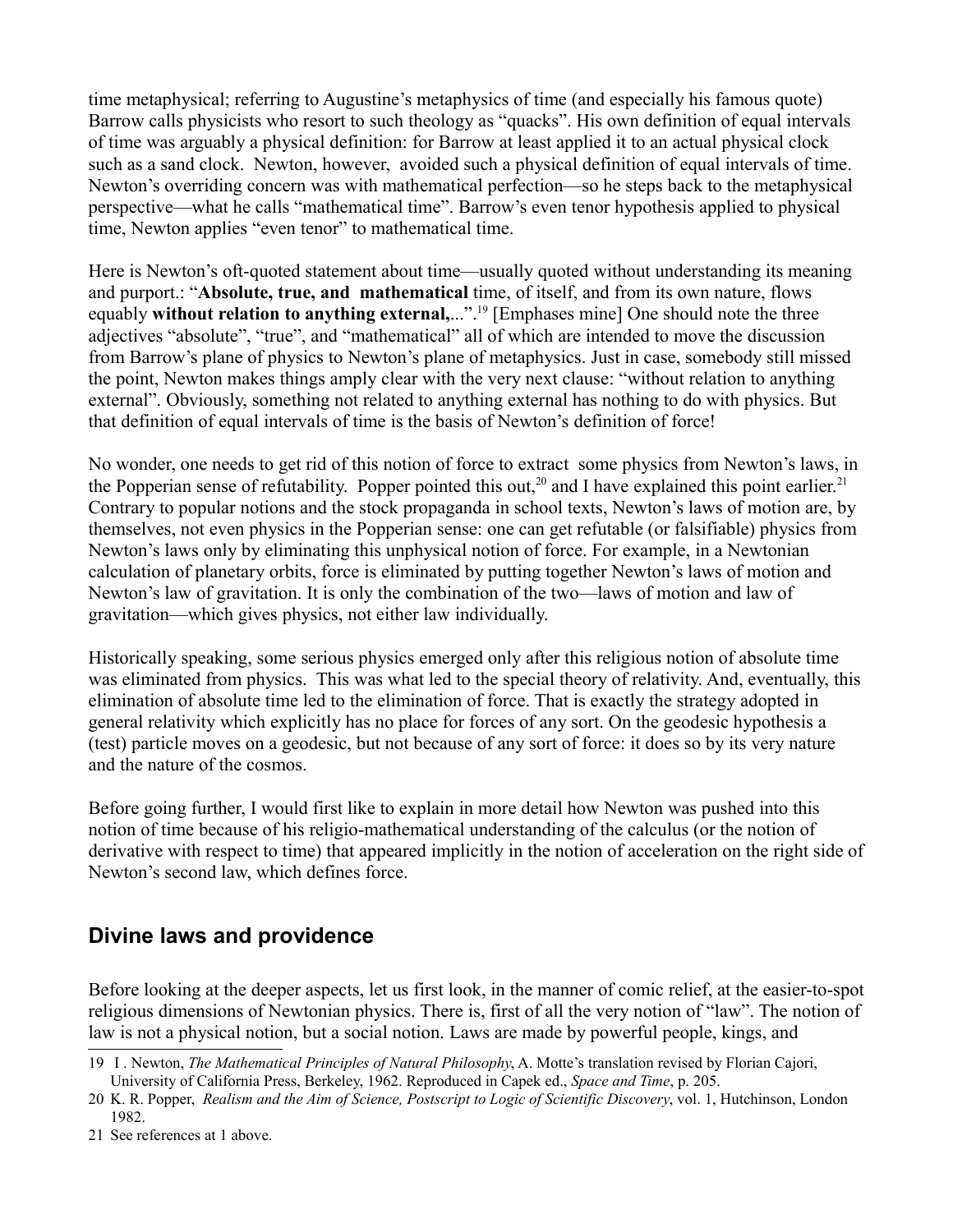parliaments, and so forth, to enforce obedience. Where is the question about there being "laws" of physics? Who made them? How at all do we know that the cosmos is such that it is governed by physical laws? This is just an item of religious belief—a belief specific to the Western Christian religious world-view according to which there is a God who made these laws with which to control the world. In fact the priest made many moral laws which they related to a powerful God so that people should be frightened and become obedient to him. This constant propaganda naturally suggested the point of view that God had made laws also for the physical world. Obviously, such beliefs in God and the kind of world he made are no part of Buddhism. Nor should they be any part of any science, even if that is the sort of science that is done in the West.

Incidentally, the origin of this world-view of divine "laws" of God can be historically located in a theological dispute within Western Christianity. After the failure of the Crusades, the Christian priests tried attacking Islam by other means. They looked at the schism within Islam that had been generated by al Ghazali's attack<sup>[22](#page-4-0)</sup> on the *falasifa*—philosophers—within Islam. Unabashed by their own earlier religious war with these very same "pagan" philosophers (Neoplatonists) in Alexandria in the  $4<sup>th</sup>$  c. CE, this time the Christian priests chose to go along with the philosophers, and attacked al Ghazali's notion (which I have called ontically broken time<sup>[23](#page-4-1)</sup>). This is better-known through the closely allied notion of Providence, in Western Christian theology: the idea that God intervenes at opportune moments to set things right in the world. (Such providential interventions are very much part of sufi thought, and one could easily see the analogous notions being played out in Hindi films until a couple of decades ago. Therefore, this requires no explanation.)

Providential intervention was also championed within Christian theology by John Duns and his followers, but it was rejected as the viewpoint of dunces (and all the negative connotations that today attach to that word grew from that rejection). Actually speaking the doctrine makes perfectly good sense—but with an immanent notion of God. The reasons for its rejection are simple enough: unlike al Ghazali's (or the sufi's) notion of an immanent God, Christian priests had established a transcendent God in the  $4<sup>th</sup>$  c. This had been done to secure the priest's own temporal power as representative of that powerful god. The idea of providential interventions did not mix well with the doctrine of a transcendent god. A transcendent god who also made providential interventions was so powerful, and man so helpless in comparison, that the doctrine of sin (the priest's other weapon of behaviour control) stopped being credible.<sup>[24](#page-4-2)</sup> Providential interventions had to be rejected to preserve the doctrine of transcendence in combination with the doctrine of sin. This theological compulsion led to theological consensus on rejecting Providence, a consensus which suited the priest's temporal ambitions. It is this theological consensus which is reflected in this terminology of "laws". In the absence of Providential interventions, how did god control the world? Through these "laws"!

Obviously this terminology about "laws" of physics and the related theological decision are so much nonsense from any serious scientific point of view. It is strange that neither physicists nor philosophers nor historians have objected to this nonsense in so many centuries, and we continue to mislead our children by teaching them about the "laws" of physics. This is how indoctrination is perpetuated! Sadly, those who preach science lack a scientific attitude, and accept such things uncritically. As far as I know, no physics experts in the last 61 years since independence has objected to the intrusion of this religiously biased viewpoint in Indian school texts.

It would be rather more appropriate and scientific to speak of physical models of the world. Newton

<span id="page-4-0"></span><sup>22</sup> S. A. Kamali, *Al-Ghazâlî, Tahâfut al-Falâsifâ*, Pakistan Philosophical Congress, Lahore, 1958.

<span id="page-4-1"></span><sup>23</sup> C. K. Raju, "Broken Time, Chance, Chaos, Complexity", chp. 6 in *The Eleven Pictures of Time*, cited above.

<span id="page-4-2"></span><sup>24</sup> For a quick account, see, C. K. Raju, "Benedict's Maledicts", *Indian Journal of Secularism*, 10(3) (2007) 79-90.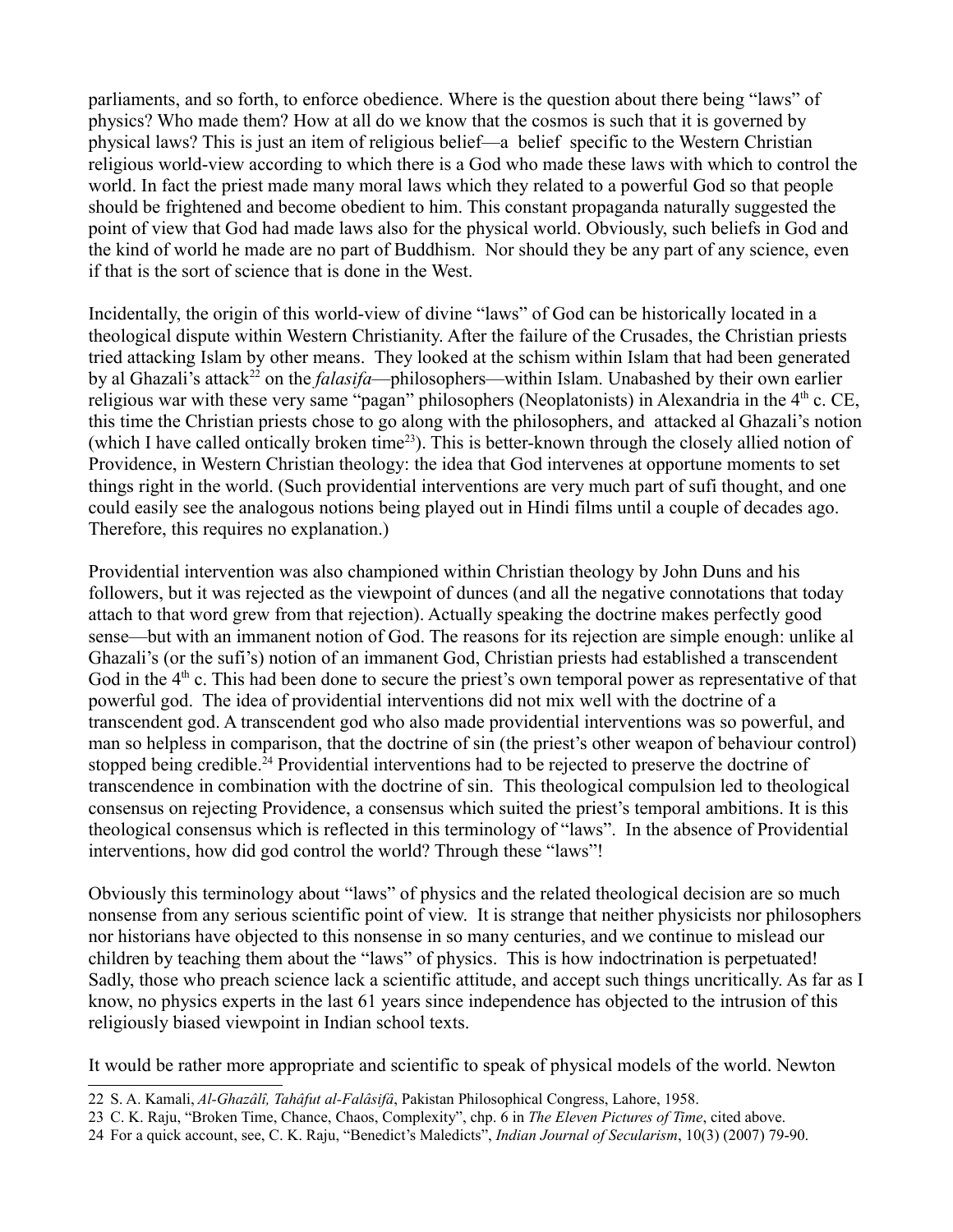was aware of this possibility; he was aware that his propositions might only be in the nature of tentative hypotheses. But he thought himself to be a prophet. He thought that God had revealed to him a bit of his mind. Therefore, in his notes he cancelled the word "hypothesis" (*hypothesi*) and replaced it with the word "law" (*lex*). Anyway those divine laws that Newton thought he had found stand discredited today. Newton hadn't read the mind of God, as he thought, and wasn't quite the prophet he took himself to be. (Although Newton really was an outstanding theologian, and Bible scholar, this part of Newton's work has been suppressed<sup>[25](#page-5-0)</sup> in the persistently dishonest<sup>[26](#page-5-1)</sup> history that British historians have told about him.)

## **Absence of empirical data**

No Western historian, to my knowledge, has commented on the curious fact that the theory of planetary motion in the West developed *without* the availability of appropriate planetary data. To begin with, every purported observation in "Ptolemy's" *Almagest* is fabricated, and obtained by back-calculation. There is not a single known exception to this.<sup>[27](#page-5-2)</sup> (While this opinion is that of another Newton, I endorse it, and further argue that even the name of its author, "Claudius Ptolemy", is fabricated! Please treat that as an open challenge.)

To move on to Copernicus, he simply translated the Arabic text of Ibn as Shatir,<sup>[28](#page-5-3)</sup> so he needed no observations either. Of course, Western historians have invested Copernicus with that mysterious power of "independent rediscovery"—required so desperately by so many of their "revolutionary" scientists whose hagiographies they have written. (And this mysterious tradition of "independent rediscovery" by Westerners continues to this day with a person who is purportedly the greatest mathematician of the century having "independently rediscovered" my theory in my books published earlier, and mentioned at points 4 and 5 above!) But, as stated earlier, philosophers would be much better off if they were not taken in so easily by this kind of spurious history.

Post-renaissance, astronomical data was needed for navigation and the  $16<sup>th</sup>$  c. Gregorian calendar reform (itself needed for latitude determination). Regiomontanus proposed a method of "ephemeris time" (found in Indian texts like the *MahaBhaskariya* of Bhaskara I from the 6<sup>th</sup> c<sup>[29](#page-5-4)</sup>) which obviously was a method he "borrowed" from the Arabs without acknowledgment. Once again, it is amply clear that, unlike Bhaskara, for Regiomontanus, theory preceded observation: this method did not work

<span id="page-5-0"></span><sup>25</sup> Ref 4 above.

<span id="page-5-1"></span><sup>26</sup> I. Newton, *History of the Church*, 7 vols., suppressed since 1732. After drafts of this suppressed material became public in 1950's and again in the later 1960's a revised biography of Newton was produced by Richard S. Westfall, *Never at Rest: A Biography of Isaac Newton*, [1980], Cambridge University Press, paperback edition, 1983. However, in 800 odd pages, Westfall does not explain what it was that obsessed Newton for 50 years. (Newton thought the Bible had been distorted through forgery, and produced an enormous amount of evidence to prove that. That is the reason to continue suppressing his work.) Therefore, Cambridge historians, such as D. T. Whiteside, who edited Newton's papers, seem to have thought they could merrily continue this long-standing tradition of utterly dishonest history, by striking poses, and abusing those who exposed it. See my responses to D. T. Whiteside at [http://mathforum.org/kb/message.jspa?](http://mathforum.org/kb/message.jspa?messageID=1184739&tstart=0) [messageID=1184739&tstart=0,](http://mathforum.org/kb/message.jspa?messageID=1184739&tstart=0)<http://www.mathforum.org/kb/thread.jspa?threadID=383956&messageID=1184740>and <http://ckraju.net/blog/?p=14>etc.

<span id="page-5-2"></span><sup>27</sup> R. R. Newton, *The Crime of Claudius Ptolemy*, Johns Hopkins University Press, Baltimore, 1977.

<span id="page-5-3"></span><sup>28</sup> Otto Neugebauer, "On the Planetary Theory of Copernicus," *Vistas in Astronomy*, **10**, 1968, pp. 89–103. George Saliba, "Arabic Astronomy and Copernicus", chap. 15 in *A History of Arabic Astronomy*, New York University Press, New York, 1994, p. 291. The heliocentric theory was one of the competing theories in Indo-Arabic astronomy for several centuries prior to Copernicus, and references to it may be found even in the poetry of Amir Khusrau, a 14th century CE poet of Delhi.

<span id="page-5-4"></span><sup>29</sup> *MahaBhaskariya*, II.8.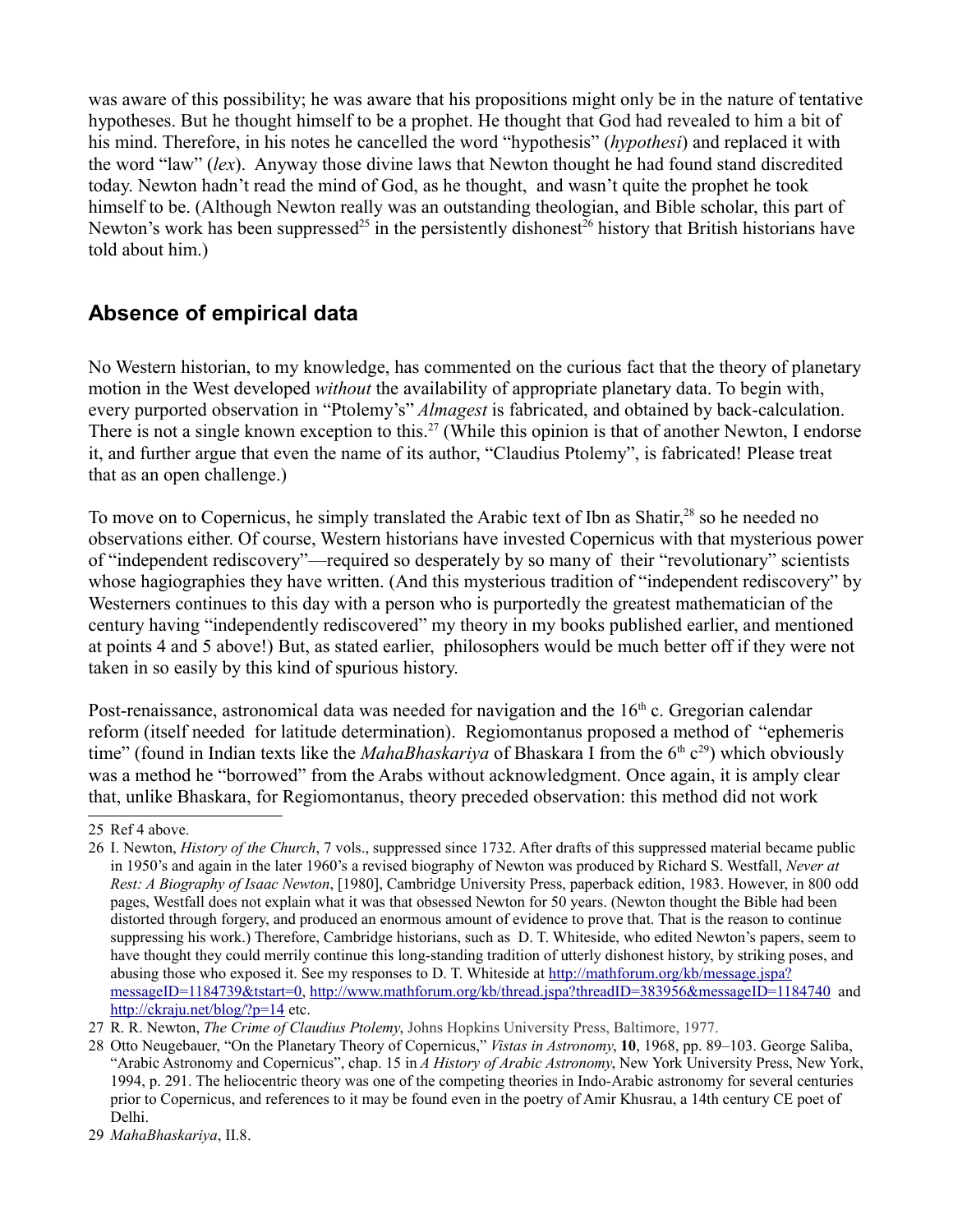because the observations (ephemerides) available to Vasco da Gama were of too poor quality to be actually used for navigation.

A century later, Clavius' calendar reform in th e16<sup>th</sup> c. was again based on data from *texts* since his astronomical observations were of too poor quality even to determine the length of the year— something known to Indians and Buddhist calendar makers in China from a thousand years earlier.<sup>[30](#page-6-0)</sup> The pope admitted as much, in his bull announcing the Gregorian calendar reform, which claimed it was somehow based on the "Alphonsine tables".

Tycho Brahe did try to do things empirically, but obviously he hadn't got very far, by the time of the 1582 calendar reform. His idea of copying the Samarkand observatory, by building large masonry instruments in Europe, failed because Europe did not have masons with the requisite expertise, so the masonry was not accurate enough. Obviously, Tycho did not go far enough with his observations even to be able to test the so-called "Tychonic" model before his untimely death. How, then, did he arrive at that model in the first place, in advance of his observations? (Obviously he borrowed it from a "pagan" source [Nilakantha], to whose translated works he had access through the Jesuits in Cochin, and whom he was not willing to acknowledge in view of the prevailing Inquisition, considering that he was Royal astronomer to the Holy Roman empire.)

Tycho's assistant Kepler decamped with Tycho's secret books, which he had been debarred from accessing before Tycho's death. Regardless of the truth of the recent accusation that he murdered Tycho for the sake of those secret books, and, of course, for Tycho's lucrative job, which he inherited, the fact is that Kepler was too poorsighted to carry on observations. Therefore, people need to reflect a little more on the real origins of the spectacularly accurate orbit of Mars attributed to Kepler. Was this just a fluke, yet another of those cases of "independent rediscovery" for which the great scientists of the West are especially notorious? Specifically, people need to pay a little less attention to the stories which came from this man who was an astrologer by profession, hence a professional liar<sup>[31](#page-6-1)</sup>—being in the sort of profession that the Buddha clearly called an unethical means of livelihood.<sup>[32](#page-6-2)</sup>

Newton himself remained shut in a room for extended periods. He did not know how to calculate the size of the earth by observation, and his initial estimate of its size was off by 40%, compared to the 1% error in the 9<sup>th</sup> c. estimates of al Mamun, by direct observation, and the similar estimates of al Biruni, in the 11<sup>th</sup> c., based on Indian techniques.<sup>[33](#page-6-3)</sup> It was only towards the end of the 17<sup>th</sup> c. (after Picard in 1672) that the value of this simple astronomical parameter could be determined in Europe. This is something that a child can easily do today.

So, it was only in the  $18<sup>th</sup>$  c. that serious observational astronomy could be said to have started in

<span id="page-6-0"></span><sup>30</sup> *Aryabhatiya of Aryabhata*, trans. K. S. Shukla and K. V. Sarma, INSA, New Delhi, 1976. Even many "experts" today seem to be unable to differentiate between the sidereal year used by Aryabhata, and the tropical year that is assumed by the Gregorian calendar, and hence incorrectly attribute a lower accuracy to Aryabhata.

<span id="page-6-1"></span><sup>31</sup> "Planet fakery exposed. Falsified data: Johannes Kepler". *The Times* (London) 25 January 1990, 31a. The article includes large excerpts from the article by William J. Broad, "After 400 years, a challenge to Kepler: he fabricated data, scholars say", *New York Times*, 23 January 1990, C1, 6. The key background article is William Donahue, "Kepler's fabricated figures: covering up the mess in the *New Astronomy*", *Journal for the History of Astronomy*, **19** (1988) pp. 217–37.

<span id="page-6-2"></span><sup>32</sup> Dîgha Nikâya, Brahmajala sutta, Hindi trans. Rahul Sankrityayana and Jagdish Kashyap, Paramamitra Prakashan, New Delhi, 2002, p. 5. Also, trans. Maurice Walshe, *The Long Discourses of the Buddha*, Wisdom Publications, Boston, 1995, pp 68–72.

<span id="page-6-3"></span><sup>33</sup> S. S. H. Rizvi, "A newly discovered book of Al-Bırunı: 'Ghurrat-uz-Zijat', and Al-Bırunı's 'Measurements of Earth's Dimensions"'. In: *Al-Bırunı Commemorative Volume*, ed. H. M. Said, Hamdard Academy, Karachi, 1979, pp. 605–80.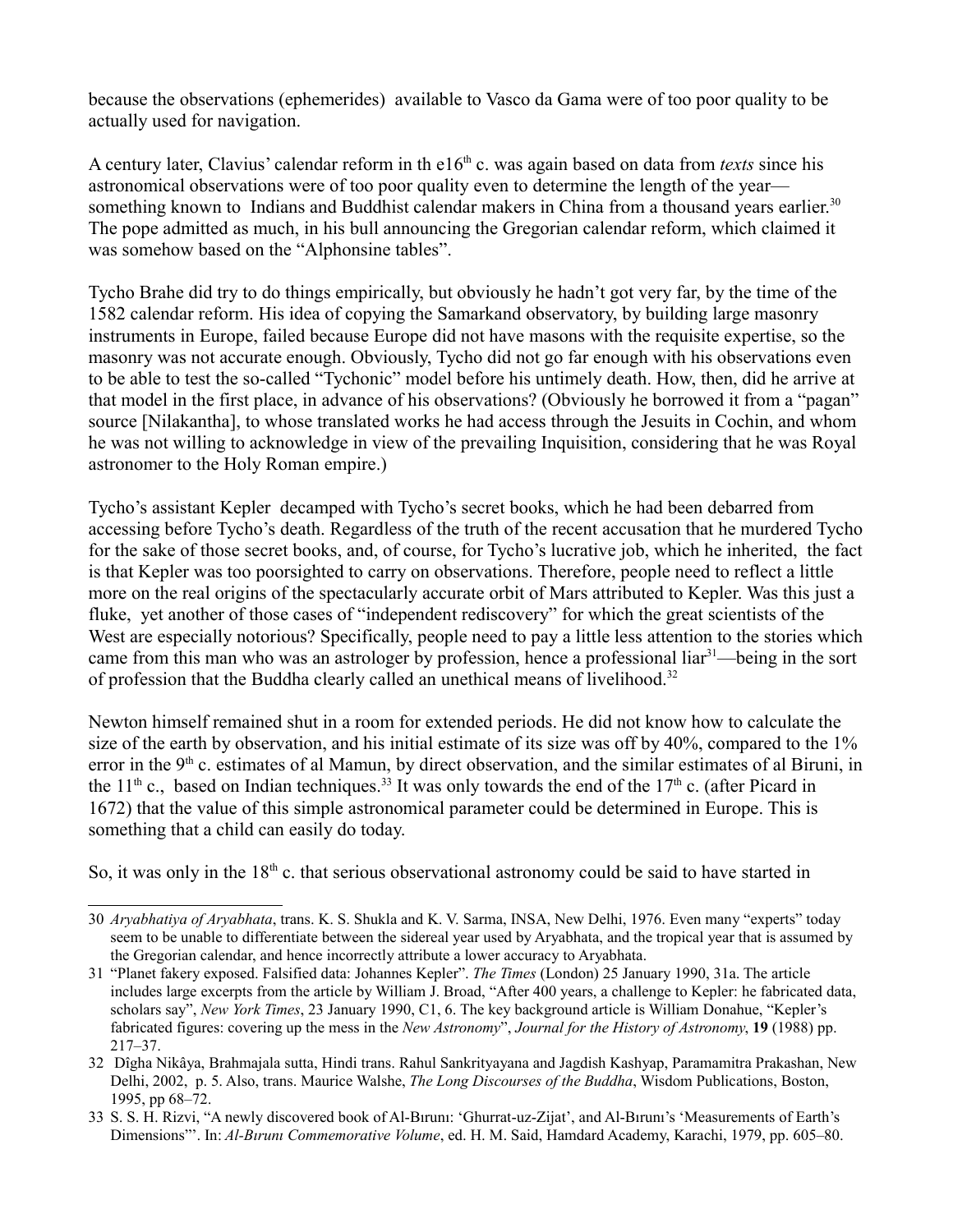Europe. So, it is understandable why Newton's laws really proceeded more from theological motivation than from any empirical data related to planetary orbits, regardless of all the myths that we have heard about the methods of science.

The Indian approach to the problem of planetary orbits was far more scientific: there were these empirically observed motions for which people had invented various methods of calculation. The observations went on for thousands of years. Even alleged astrologers like Varahamihira explicitly preferred observations over the scriptural authority of the Veda.<sup>[34](#page-7-0)</sup> This tradition was also carried by Buddhist monks to China, where they were responsible for calendar-making. The repeated revisions of astronomical models show that the calculations were being constantly checked against observations. That is how Nilkantha arrived at his "Tychonic" planetary model long before Tycho (and it had elliptical orbits, because the epicycles were of variable radii).

### **The religious roots of Western mathematics**

Before going on to further subtler aspects of Newtonian planetary theory, let me mention in passing the question of the "unreasonable effectiveness of mathematics". I don't see what is the great mystery that is being made out about this. The prevailing theological opinion in Newton's immediate surroundings was that Nature was the work of God, and that this work of God was written in the language of mathematics. Why mathematics? Because mathematics was regarded as perfect, and mathematical truths were regarded as universal, immutable, and binding even on God.

The origin these religious beliefs about mathematics can be traced to another set of theological conflicts. I will not go here into too much detail regarding this. However, the very word mathematics derives from *mathesiz*, meaning learning.<sup>[35](#page-7-1)</sup> Hence, the Neoplatonists regarded mathematics as the science of the soul. Plato thought all learning is recollection of past lives.<sup>[36](#page-7-2)</sup> That is why Socrates in *Meno* demonstrates the slave-boy's learning and claims that is proof of the existence of the soul (hence past lives). Similarly, Proclus explains that Socrates specifically used geometry for this process, since mathematics concerns eternal truths best suited to move the soul. (Hence, mathematics is called the science of learning, and means the science of the soul.) Proclus, in fact, thought the existence of eternal truths entailed an eternal cosmos. He explained why geometric figures or images served to move the soul (just as Porphyry had explained idols as books written in stone, which move the soul).

The deeply religious nature of these beliefs about mathematics and the soul is made even more evident by the way the beliefs were involved in the ideological conflict between philosophers and post-Nicene Christian theology. For example, the church declared Proclus a heretic, at about the time that Justinian shut all schools of philosophy in the Roman empire in 529. This is the same Proclus who wrote a commentary on the *Elements* (a passage from which is touted as the chief source of information about Euclid). The reason for declaring Proclus a heretic is found in the apology against him written by the priest John Philoponus, who objected to the idea that the universe exists eternally, as is clear from the very title of his book: *On the Eternity of the Cosmos: Against Proclus*. The reason is not far to seek:

<span id="page-7-0"></span><sup>34</sup> VarâhaMihira, *Pancasiddhântikâ*, III.21, Tr. G. Thibaut and Sudhakara Dwivedi, [1888], Reprint, Chowkhamba, Varanasi, 1968, p 18.

<span id="page-7-1"></span><sup>35</sup> *Proclus, A Commentary on the First Book of Euclid's Elements,* trans. Glenn R. Morrow, Princeton University Press, Princeton, 1992, 47, p. 38.

<span id="page-7-2"></span><sup>36</sup> Plato, *Meno*, 81–83. *The Dialogues of Plato*, trans. B. Jowett, *Great Books of the Western World*, vol. 7, R. M. Hutchins, ed. in Chief, Encyclopaedia Britannica, Chicago, p. 180.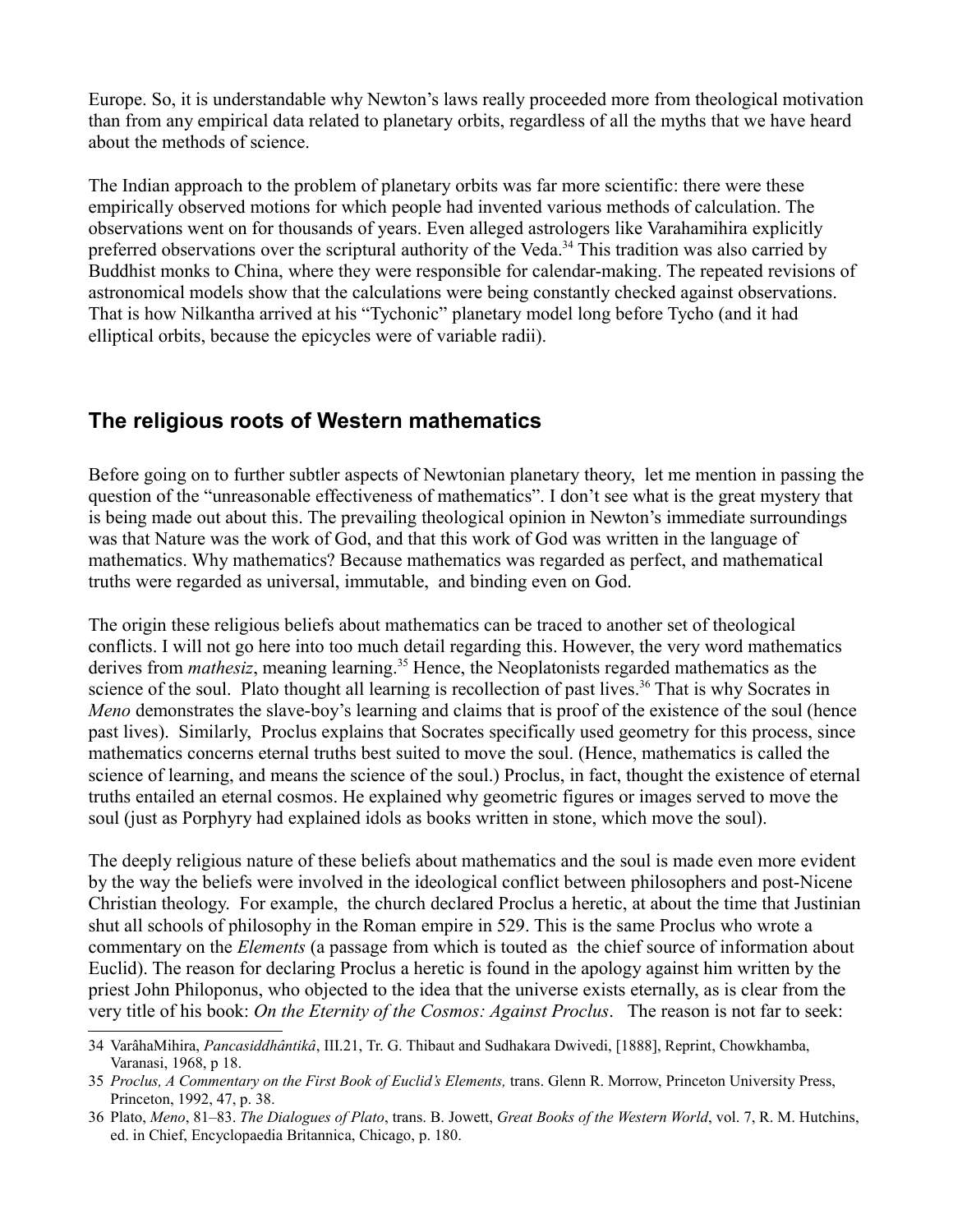Proclus' belief in an eternal cosmos, like the Buddhist belief, went against Augustine's doctrine of apocalypse, and the associated doctrine of sin which was a key source of temporal power for the priest. (Proclus' belief in an eternal cosmos, unlike the Buddhist belief, was entailed by the specific idea that the truths of mathematics are eternal, and *that* entails an eternal cosmos.)

Similarly, Justinian also cursed the belief in past lives (usually called the anathemas against preexistence, or the curse on "cyclic" time) $37$  But the belief in these past lives was implicit in the very name mathematics, derived from *mathesiz*, or learning, as we have seen. And so on. As is well known philosophy was banned from the Roman empire in 529 and it moved on to Jundishapur and then, eventually, Baghdad, where these religious beliefs about mathematics continued within what has come to be known as Neoplatonism.

In India, in contrast, mathematics was seen as purely utilitarian. (Although some incompetent historians have tried to suggest that the *sulba sutra* was related to "ritual geometry" there was no similar connection between geometry and religious beliefs in India, as there was among the Greeks. The s*ulba sutra* were only used for the practical purpose of constructing brick structures.) The empirical was not regarded as inferior: mathematical proofs employed empirical techniques right from the days of the *sulba sutra*. Mathematics and mathematical proof were not a special aspect of metaphysics as they are in the West even today:[38](#page-8-1) mathematical proof in India was no different from any other kind of proof (although, obviously, no one used *sabda pramana)*.

However, through Plato-Kant-Hilbert, the West has a long history of regarding empirical techniques as less certain than metaphysical techniques (based on Western metaphysics): for example, empirical techniques involve induction which is regarded as less certain than deduction. These beliefs received strong theological support in the  $12<sup>th</sup>$  c. because of the theological argument from creationism. The argument went that empirical facts did not bind God, who could create a world of his choice, but logic did bind God, and God could not chose to create an illogical world. This argument was accepted by both al Ghazali and Aquinas. However, there is no reason for scientists to accept this argument. Metaphysical techniques can never be more certain than empirical one's. For example there is no agreement even in the matter of logic: Buddhist logic differs from "Aristotelian".

Anyway, the point is that this long Western tradition of religious beliefs about mathematics coloured Newton's understanding of mathematics and through that his physics. Acceleration is the timederivative of velocity, and to define this time derivative, in what he regarded as a properly mathematical way, Newton introduced his doctrine of fluxions and along with it, the idea of time as a continuum. Of course, as Berkeley pointed out, Newton was wrong, like Leibniz (and both those theories of fluxions and differences had to be abandoned). Nevertheless, formal mathematics has substituted them with the idea of formal limits within formal real numbers. As already stated, I have rejected this idea, and pointed out how calculus can be done better without limits, without the continuum, and using a philosophy of zeroism—very close to *sunyavada*.

<span id="page-8-0"></span><sup>37</sup> For more details, see, C. K. Raju, "The curse on cyclic time" . Chp. 2, *The Eleven Pictures of Time*, cited above.

<span id="page-8-1"></span><sup>38</sup> Specifically, the very idea of refutability is based on the belief that empirical observations cannot refute the deduction that connects a physical hypothesis to its empirical consequences. For more details, see C. K. Raju, "Proofs and refutations in mathematics and physics" , in P. K. Sengupta (ed) PHISPC, to appear.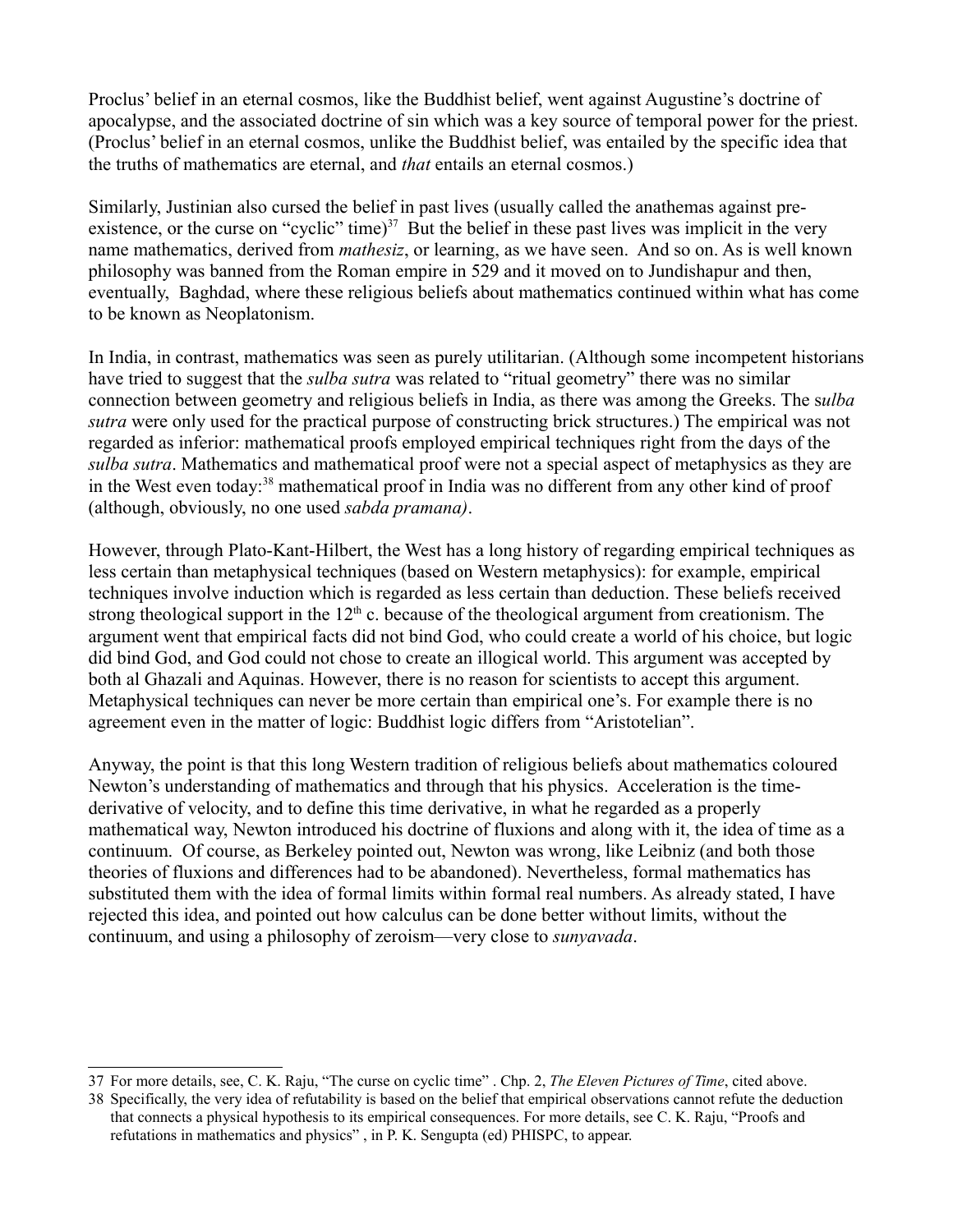## **Newton's law of gravitation**

However, in this paper, I do not want to digress too far from the present topic which concerns astronomy. I want to return to the concept of force, specifically the force of gravitation which Newton is credited with having introduced. Voltaire made light of Newton's concept of gravity, by pointing out that if Newton had not used the word "attraction" to which a different connotation applied in France, he would have been taken more seriously by the French!

However, I want to ask more seriously about the origin of this mysterious force of attraction. Let us go back to the issue of empirical observation. Indians observed the sky. They observed that most of the stars go round in circles. To be sure there were different theories to account for this: whether it was the stars that went around or whether, as Aryabhata thought, it was the earth which rotated. However, the point is that circular motion was the observed norm.

Since circular motion was the norm, it required no explanation. What required explanation was the motion of the planets, which did not obey the norm. And that was explained by means of epicycles, which again involved circular motion (which needed no explanation). At any rate the epicycles enabled the calculation of planetary motion to a high degree of accuracy, and it was this calculation which was of practical value in timekeeping.

However, Newton's point of departure was the straight line.The most casual observation shows that straight lines are not natural. This is easily proved: some time ago, the possibility of straight lines on Mars was taken as evidence of the existence of life on Mars. So straight lines are naturally regarded as not natural (though they are a strong part of Western culture). What empirical observation then suggested Newton's first "law": that a body (whatever that means) naturally moves in a straight line? Obviously none. Newton conceded at the beginning of his *Principia* that there is no place in the world where one could say there is no force acting. So he would have conceded that bodies will *never* be actually observed to move in a straight line anywhere. It was just his religious belief that God had written the book of the world in the language of mathematics. And the fact that the mathematics that the West then knew was predominantly geometry—the sort of geometry which took the straight line (and triangles) as its starting point. Therefore, Newton took it for granted that God must have used straight lines while constructing the world! (Needless to say, Newton also used the corresponding notion of geometric points: when Newton spoke of a body, he was thinking of points—mass points to be precise.)

Anyway, the point is that just because Newton's point of departure was—axiomatically—the straight line, he needed to be able to explain circular motion. I should have clarified that in the preceding sentence, I used the word "Newton" somewhat in a generic sense, to refer also to Newton's contemporaries and predecessors. Descartes likewise thought that the straight line was the natural starting point of geometry, and he grandiosely opined that understanding the length of a curved line (in terms of a straight line) was beyond the capacity of the human mind<sup>[39](#page-9-0)</sup>—though this is a task that was done in India since the *sulba sutra*, and can be easily comprehended by a child, and was part of the traditional Indian mathematics syllabus. Western thought, because of its deep-seated theological moorings, revelled in making the simplest things look enormously complex, and it is this theological dross that has made a simple subject like mathematics so difficult today. Descartes' belief, like that of

<span id="page-9-0"></span><sup>39</sup> R. Descartes, *The Geometry,* (trans. David Eugene and Marcia L. Latham.) Encyclopaedia Britannica, Chicago, 1996, Book 2, p. 544.